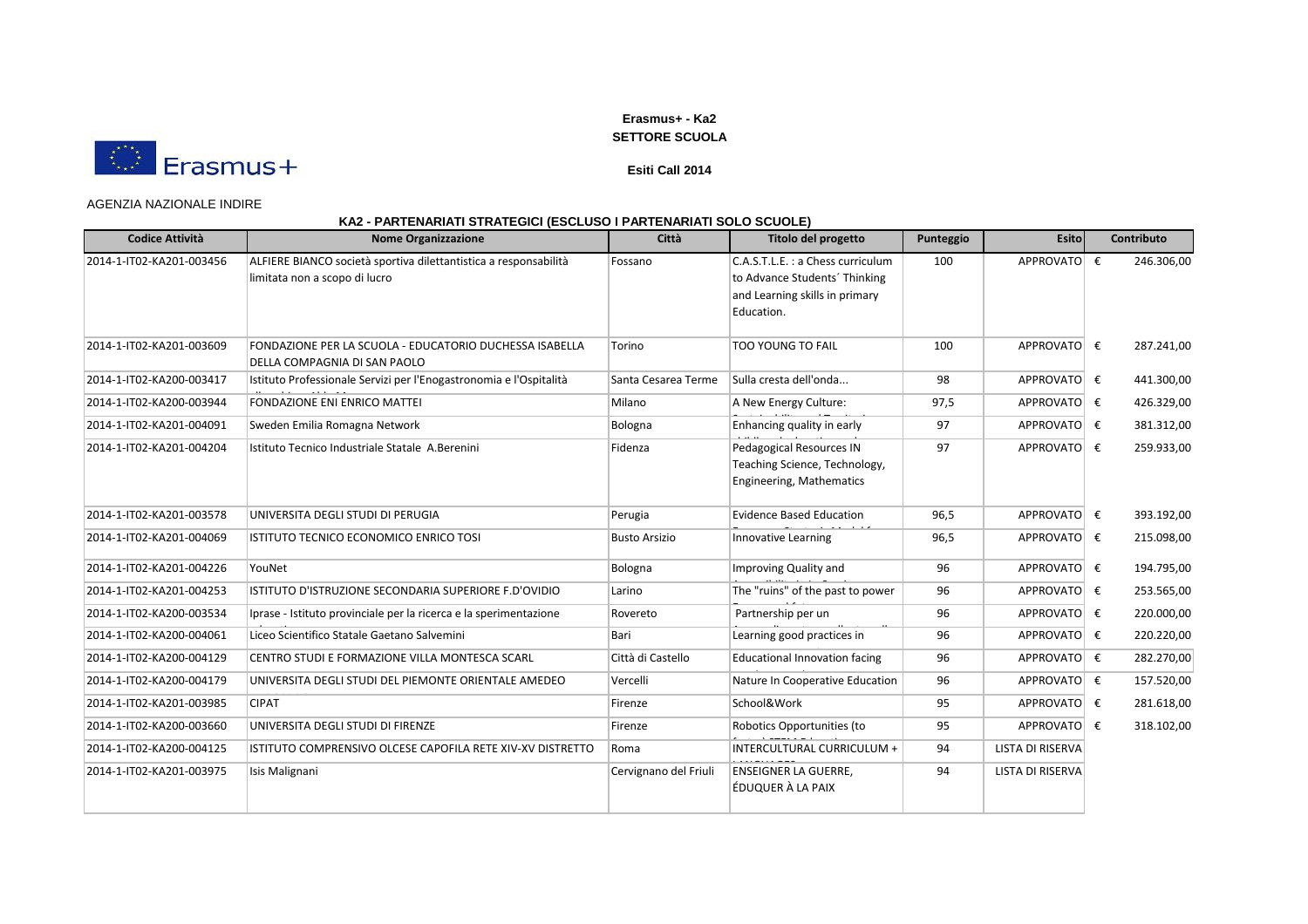

### **Esiti Call 2014**

### AGENZIA NAZIONALE INDIRE

| <b>Codice Attività</b>   | <b>Nome Organizzazione</b>                                     | Città             | Titolo del progetto                   | Punteggio | <b>Esito</b>     | Contributo |
|--------------------------|----------------------------------------------------------------|-------------------|---------------------------------------|-----------|------------------|------------|
| 2014-1-IT02-KA201-003529 | Zip.H Società Cooperativa Sociale ar.l.                        | Bitonto (BA)      | ICT - Ict for Children with special   | 93,5      | LISTA DI RISERVA |            |
| 2014-1-IT02-KA200-002677 | UNIVERSITA DEGLI STUDI DI ROMA LA SAPIENZA                     | Roma              | Benefits of using the narrative       | 92        | LISTA DI RISERVA |            |
| 2014-1-IT02-KA201-003445 | Regione Autonoma Valle d'Aosta                                 | Aosta             | Bluebottle, écrire, composer et       | 92        | LISTA DI RISERVA |            |
| 2014-1-IT02-KA201-004084 | <b>BORGORETE</b>                                               | Perugia           | Prosocial e-education for             | 92        | LISTA DI RISERVA |            |
| 2014-1-IT02-KA200-004040 | Impresa Sociale Baby School 100 S.r.l.                         | Monserrato        | Languages Learning Involving          | 91,5      | <b>RESPINTO</b>  |            |
| 2014-1-IT02-KA201-003535 | Liceo Scientifico E. Fermi                                     | Genova            | Robotics-based learning               | 91,5      | <b>RESPINTO</b>  |            |
| 2014-1-IT02-KA201-003965 | Scuola Secondaria di primo grado Ettore Romagnoli              | Gela              | Weather changes and social            | 91,5      | <b>RESPINTO</b>  |            |
| 2014-1-IT02-KA200-003963 | Istituto Statale E.Montale                                     | Pontedera         | <b>MOOC FOR LIFE SKILLS</b>           | 91        | <b>RESPINTO</b>  |            |
| 2014-1-IT02-KA200-003484 | UNIVERSITA DI PISA                                             | Pisa              | IL PROFILO DELL'INSEGNANTE            | 90,5      | <b>RESPINTO</b>  |            |
| 2014-1-IT02-KA200-004170 | Novacultur Srl                                                 | Rome              | <b>GLOFORSEN - Glottodrama for</b>    | 90,5      | <b>RESPINTO</b>  |            |
| 2014-1-IT02-KA200-004221 | <b>COMUNE DI SENIGALLIA</b>                                    | Senigallia        | ALImentazione e BEnessere -           | 90,5      | <b>RESPINTO</b>  |            |
| 2014-1-IT02-KA201-003980 | LICEO STATALE RINALDO CORSO                                    | Correggio (Reggio | <b>FIGURE OUT MY COUNTRY</b>          | 90,5      | <b>RESPINTO</b>  |            |
| 2014-1-IT02-KA201-004063 | Istituto Professionale Statale Albe Steiner                    | Torino            | <b>Promoting European Awareness</b>   | 90,5      | <b>RESPINTO</b>  |            |
| 2014-1-IT02-KA200-004172 | CONSIGLIO NAZIONALE DELLE RICERCHE                             | Roma              | Digital Teaching with Apps            | 90        | <b>RESPINTO</b>  |            |
| 2014-1-IT02-KA200-004245 | F.A.R.E. srl Centro Formazione Abilitazione Ricerca Educazione | Perugia           | More Aware Guidance Initiatives       | 90        | <b>RESPINTO</b>  |            |
| 2014-1-IT02-KA201-004187 | <b>TESEO SRL</b>                                               | Camaiore          | <b>Education for Equality - Going</b> | 90        | <b>RESPINTO</b>  |            |
| 2014-1-IT02-KA200-004236 | <b>ISIS PAGANO-BERNINI</b>                                     | Napoli            | TEACHING, ASSESSMENT AND              | 89,5      | <b>RESPINTO</b>  |            |
| 2014-1-IT02-KA201-004101 | IIS L. Luzzatti                                                | Venezia - Mestre  | improvE TEachers professionAl         | 89,5      | <b>RESPINTO</b>  |            |
| 2014-1-IT02-KA200-003232 | Istituto Comprensivo "Filippo Traina"                          | Vittoria          | Be inclusive and make the             | 89        | <b>RESPINTO</b>  |            |
| 2014-1-IT02-KA201-003553 | LICEO STATALE CAGNAZZI                                         | Altamura          | HERitage (cultural)@Modern            | 89        | <b>RESPINTO</b>  |            |
| 2014-1-IT02-KA200-004148 | Gruppo L2 Srl                                                  | Terni             | We4Job                                | 88        | <b>RESPINTO</b>  |            |
| 2014-1-IT02-KA201-003461 | SCUOLA INTERNAZIONALE EUROPEA STATALE ALTIERO SPINELLI         | Torino            | LOOKING THROUGH THE                   | 88        | <b>RESPINTO</b>  |            |
| 2014-1-IT02-KA200-004119 | Fondazione Nazionale Carlo Collodi                             | Collodi           | Food education through art            | 87,5      | <b>RESPINTO</b>  |            |
| 2014-1-IT02-KA201-003612 | <b>CULTURA E DINTORNI</b>                                      | Martina Franca    | Benchmarking for Innovation           | 87,5      | <b>RESPINTO</b>  |            |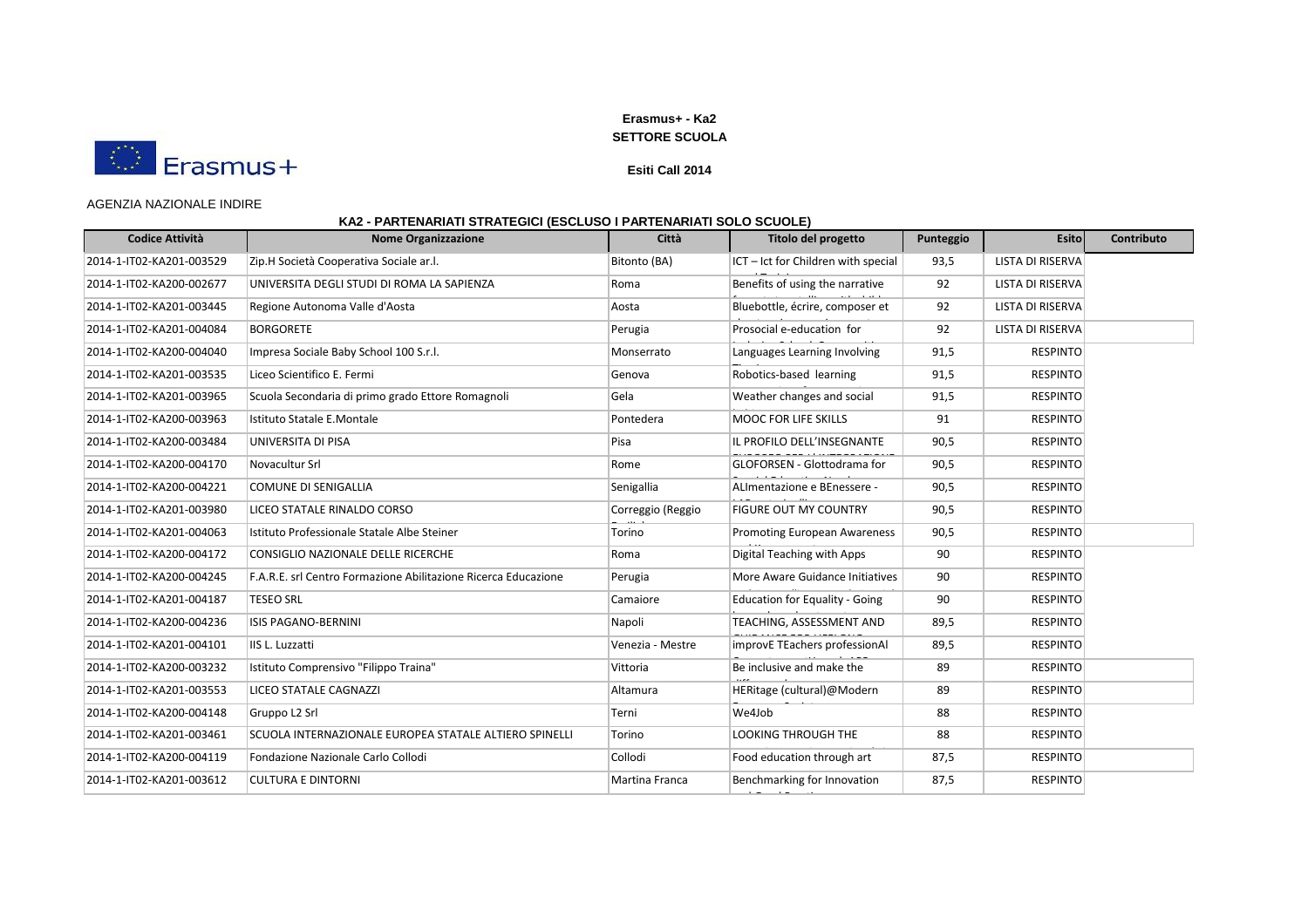

### **Esiti Call 2014**

### AGENZIA NAZIONALE INDIRE

| <b>Codice Attività</b>   | <b>Nome Organizzazione</b>                                            | Città                 | Titolo del progetto                 | Punteggio | <b>Esito</b>    | Contributo |
|--------------------------|-----------------------------------------------------------------------|-----------------------|-------------------------------------|-----------|-----------------|------------|
| 2014-1-IT02-KA201-003256 | Istituto Comprensivo Via Mar dei Caraibi                              | Roma                  | I deserve it!                       | 87        | <b>RESPINTO</b> |            |
| 2014-1-IT02-KA201-003978 | Isis Malignani                                                        | Cervignano del Friuli | MEN, ENVIRONMENT, SOCIETY,          | 87        | <b>RESPINTO</b> |            |
| 2014-1-IT02-KA201-004039 | COMUNE DI GENOVA                                                      | Genova                | Lingue Bambine - Lingue             | 87        | <b>RESPINTO</b> |            |
| 2014-1-IT02-KA201-004212 | UNIVERSITA DEGLI STUDI DI ROMA TORVERGATA                             | Roma                  | European Partnership for            | 86,5      | <b>RESPINTO</b> |            |
| 2014-1-IT02-KA200-003634 | ProgettoMondo Mlal Onlus                                              | Verona                | Job and Future                      | 86        | <b>RESPINTO</b> |            |
| 2014-1-IT02-KA200-004211 | Ufficio Scolastico regionale per la Liguria                           | Genova                | Blue Economy Strategies for         | 86        | <b>RESPINTO</b> |            |
| 2014-1-IT02-KA201-003250 | ISTITUTO COMPRENSIVO GIGLI RECANATI                                   | Recanati              | "From the Earth to the Heart"       | 86        | <b>RESPINTO</b> |            |
| 2014-1-IT02-KA201-003587 | Istituto Mag. Statale ADELAIDE CAIROLI                                | Pavia                 | PEER TEACHING AND TUTORING          | 86        | <b>RESPINTO</b> |            |
| 2014-1-IT02-KA201-004216 | <b>FONDAZIONE BRUNO KESSLER</b>                                       | Trento                | <b>Experiencing Collaborative</b>   | 86        | <b>RESPINTO</b> |            |
| 2014-1-IT02-KA201-004030 | Collegio Rotondi                                                      | Gorla Minore          | <b>Innovative Generation</b>        | 85,5      | <b>RESPINTO</b> |            |
| 2014-1-IT02-KA201-004079 | Sinergie Società Consortile a Responsabilità Limitata                 | Reggio nell'Emilia    | Knowledge and best practices        | 85        | <b>RESPINTO</b> |            |
| 2014-1-IT02-KA200-002597 | AIM Agenzia Intercultura e Mobilità - AIM Agency for Interculture and | Roma                  | <b>EDUCATION EUROPE: teachers</b>   | 84,5      | <b>RESPINTO</b> |            |
| 2014-1-IT02-KA200-003222 | Istituto di Istruzione Superiore Statale "Pantini-Pudente"            | Vasto                 | Discover Art with a New Trip        | 84,5      | <b>RESPINTO</b> |            |
| 2014-1-IT02-KA200-003755 | UNIVERSITA DEGLI STUDI DI FIRENZE                                     | Firenze               | Sustainable and Inclusive Mobile    | 84        | <b>RESPINTO</b> |            |
| 2014-1-IT02-KA201-003440 | Comune di Sepino                                                      | Sepino                | BE.BO. - Beyond Borders             | 84        | <b>RESPINTO</b> |            |
| 2014-1-IT02-KA201-003388 | Liceo Scientifico e Musicale G. Marconi                               | Pesaro                | Approcci strategici per nuovi       | 83,5      | <b>RESPINTO</b> |            |
| 2014-1-IT02-KA201-004108 | Associazione Essenia UETP                                             | Salerno               | Pathways of Ethical                 | 83,5      | <b>RESPINTO</b> |            |
| 2014-1-IT02-KA201-004174 | COMUNIMPRESE Società consortile a responsabilità limitata             | Arese                 | <b>SAFETY AND NEW</b>               | 83,5      | <b>RESPINTO</b> |            |
| 2014-1-IT02-KA201-004036 | S.M.S. PASCOLI                                                        | Valenza               | Food and Water Security and         | 83        | <b>RESPINTO</b> |            |
| 2014-1-IT02-KA201-003245 | <b>CONSORZIO IPASS SCARL</b>                                          | Lecce                 | <b>Student for European Network</b> | 82,5      | <b>RESPINTO</b> |            |
| 2014-1-IT02-KA201-004085 | CONSORZIO PER LA RICERCA E L'EDUCAZIONE PERMANENTE                    | Torino                | A ROBOT AS EDUCATIONAL              | 82,5      | <b>RESPINTO</b> |            |
| 2014-1-IT02-KA200-004206 | Liceo Scientifico Avogadro Biella                                     | <b>Biella</b>         | Una scuola migliore per un          | 82        | <b>RESPINTO</b> |            |
| 2014-1-IT02-KA201-003449 | Liceo Classico Statale F. Vivona                                      | Roma                  | Scuola e Territorio: l'Alternanza   | 82        | <b>RESPINTO</b> |            |
| 2014-1-IT02-KA200-004106 | Verona Innovazione Azienda Speciale della C.C.I.A.A. di Verona        | Verona                | Progettazione e sperimentazione     | 81,5      | <b>RESPINTO</b> |            |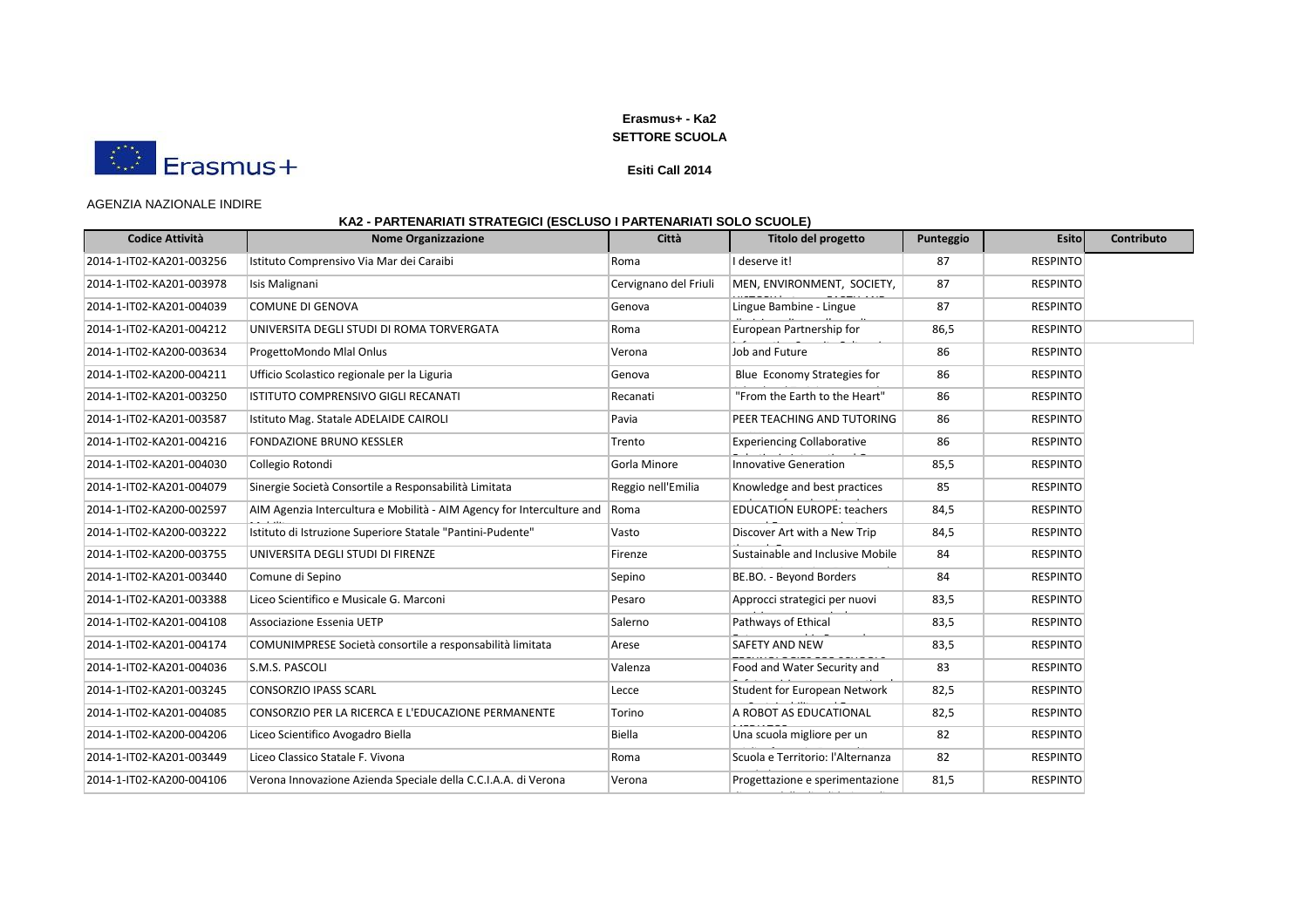

### **Esiti Call 2014**

### AGENZIA NAZIONALE INDIRE

| <b>Codice Attività</b>   | <b>Nome Organizzazione</b>                                              | Città               | Titolo del progetto               | Punteggio | <b>Esito</b>    | Contributo |
|--------------------------|-------------------------------------------------------------------------|---------------------|-----------------------------------|-----------|-----------------|------------|
| 2014-1-IT02-KA200-004110 | Centro Studi e Formazione Villa Montesca - Società consortile a         | Città di Castello   | Participatory video for           | 81        | <b>RESPINTO</b> |            |
| 2014-1-IT02-KA201-003369 | Scienza e Scuola ONLUS                                                  | Napoli              | Science by students               | 81        | <b>RESPINTO</b> |            |
| 2014-1-IT02-KA201-004023 | FOR DI PAOLO TUBINO & C SAS                                             | Genova              | Citizen Compact                   | 81        | <b>RESPINTO</b> |            |
| 2014-1-IT02-KA201-004050 | <b>FONDAZIONE MONDO DIGITALE</b>                                        | Roma                | Automata Toys for tackling        | 81        | <b>RESPINTO</b> |            |
| 2014-1-IT02-KA200-003260 | Europa Inform Consulting Srl                                            | Rimini              | Strategic Partnership in          | 80,5      | <b>RESPINTO</b> |            |
| 2014-1-IT02-KA200-003427 | Istituto Comprensivo Statale San Giorgio                                | Catania             | European myths and legends        | 80,5      | <b>RESPINTO</b> |            |
| 2014-1-IT02-KA200-003518 | Vedogiovane Società Cooperativa Sociale                                 | Borgomanero         | NEXT LEVEL EUROPE. Web-based      | 80,5      | <b>RESPINTO</b> |            |
| 2014-1-IT02-KA200-003948 | A Sud - Ecologia e Cooperazone ONLUS                                    | Roma                | Competences for Environmental     | 80,5      | <b>RESPINTO</b> |            |
| 2014-1-IT02-KA201-003500 | ADI Associazione Docenti Italiani                                       | Bologna             | Flipped classroom and Spaced      | 80        | <b>RESPINTO</b> |            |
| 2014-1-IT02-KA201-003628 | Centro Studi e Formazione Villa Montesca - Società consortile a         | Città di Castello   | Learning Interculturality By      | 80        | <b>RESPINTO</b> |            |
| 2014-1-IT02-KA201-004047 | Istituto Maestre Pie dell'Addolorata                                    | Bologna             | Alimentazione in equilibrio:      | 80        | <b>RESPINTO</b> |            |
| 2014-1-IT02-KA201-004080 | Agjenzie regjonâl pe lenghe furlane                                     | Udine               | Minority Idioms Linked for        | 80        | <b>RESPINTO</b> |            |
| 2014-1-IT02-KA201-003436 | Liceo Statale Gaio Valerio Catullo                                      | Monterotondo        | <b>TESTIMONIA LATINITATIS</b>     | 79,5      | <b>RESPINTO</b> |            |
| 2014-1-IT02-KA201-004214 | Master School 2000 S.r.l.                                               | Perugia             | SEN and inclusion: a european     | 79,5      | <b>RESPINTO</b> |            |
| 2014-1-IT02-KA200-003532 | Fondazione Opera SS Medici Cosma e Damiano Bitonto Onlus                | Bitonto (BA)        | Generazioni (non) straniere       | 79        | <b>RESPINTO</b> |            |
| 2014-1-IT02-KA201-003551 | UNIVERSITA DEGLI STUDI DI FIRENZE                                       | Firenze             | Life skills at school. The future | 79        | <b>RESPINTO</b> |            |
| 2014-1-IT02-KA201-003591 | Centro Turistico Studentesco e giovanile                                | Roma                | Innovative aPproaches in          | 79        | <b>RESPINTO</b> |            |
| 2014-1-IT02-KA200-003382 | I.I.S.S." G.CIGNA-G.BARUFFI-F.GARELLI"                                  | Mondovì             | Le competenze di cittadinanza in  | 78,5      | <b>RESPINTO</b> |            |
| 2014-1-IT02-KA201-003580 | Comune di Santa Severina                                                | Santa Severina (KR) | <b>IMPRENDITORI DI NOI STESSI</b> | 78,5      | <b>RESPINTO</b> |            |
| 2014-1-IT02-KA201-003970 | Futura Soc. Cons. r.l.                                                  | San Giovanni in     | GUidance and Experiences to       | 78        | <b>RESPINTO</b> |            |
| 2014-1-IT02-KA201-004017 | Unitelma Sapienza University                                            | Roma                | The Digital Open CLIL Book        | 78        | <b>RESPINTO</b> |            |
| 2014-1-IT02-KA200-003187 | ISTITUTO PROFESSIONALE PER INDUSTRIA E ARTIGIANATO "MARIO               | Partinico           | School is cool: don't leave it!   | 77,5      | <b>RESPINTO</b> |            |
| 2014-1-IT02-KA200-003972 | Istituto di Formazione Politica « Pedro Arrupe » - Centro Studi Sociali | Palermo             | Generative Approach in            | 77,5      | <b>RESPINTO</b> |            |
| 2014-1-IT02-KA200-003993 | Liceo Scientifico Statale Augusto Righi                                 | Roma                | COACHING SCHOOLS TO FACE          | 77        | <b>RESPINTO</b> |            |
| 2014-1-IT02-KA200-003958 | <b>AMITIE SRL</b>                                                       | Bologna             | Strategic partnership for         | 76,5      | <b>RESPINTO</b> |            |
| 2014-1-IT02-KA200-003306 | ISIS "Arturo Checchi"                                                   | Fucecchio           | KNOWING YOU:LOVING YOU            | 75,5      | <b>RESPINTO</b> |            |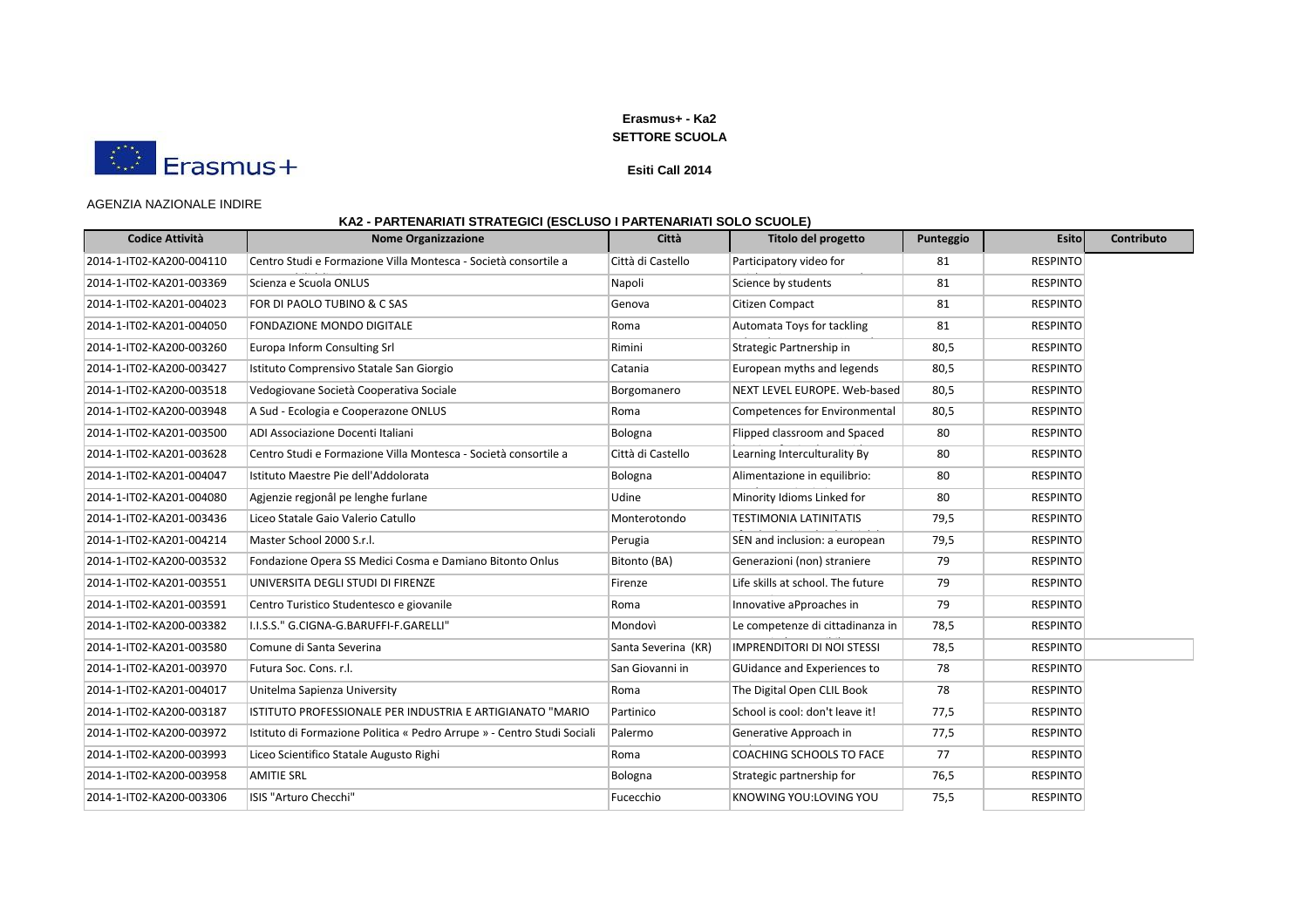

#### **Esiti Call 2014**

#### AGENZIA NAZIONALE INDIRE

| <b>Codice Attività</b>   | <b>Nome Organizzazione</b>                       | Città               | Titolo del progetto                   | Punteggio | <b>Esito</b>    | Contributo |
|--------------------------|--------------------------------------------------|---------------------|---------------------------------------|-----------|-----------------|------------|
| 2014-1-IT02-KA200-003444 | I.S.I.S. G. VASARI                               | Figline Incisa      | A.T.L.A.S.                            | 75,5      | <b>RESPINTO</b> |            |
| 2014-1-IT02-KA200-003495 | Istituto Comprensivo Graziella Murari            | Valeggio sul Mincio | Paesaggio, agricoltura e              | 75        | <b>RESPINTO</b> |            |
| 2014-1-IT02-KA200-003940 | Società Cooperativa Aforisma                     | Pisa                | Be active Be creative Be social:      | 75        | <b>RESPINTO</b> |            |
| 2014-1-IT02-KA201-003258 | <b>ITIS S. CANNIZZARO</b>                        | Catania             | Being Young Entrepreneurs             | 75        | <b>RESPINTO</b> |            |
| 2014-1-IT02-KA201-004228 | ICS Giorgio Perlasca                             | Roma                | Metacognition in European             | 75        | <b>RESPINTO</b> |            |
| 2014-1-IT02-KA200-003931 | I.I.S. NERVI FERMI                               | Alessandria         | WHAT WATER we WANT                    | 74,5      | <b>RESPINTO</b> |            |
| 2014-1-IT02-KA200-004012 | Liceo-Ginnasio "Virgilio"                        | Roma                | <b>Common HEritage Saves</b>          | 74,5      | <b>RESPINTO</b> |            |
| 2014-1-IT02-KA201-003413 | Istituto Comprensivo Mazzarino                   | Mazzarino           | LIVE NATURALLY, LIVE HEALTHY          | 74,5      | <b>RESPINTO</b> |            |
| 2014-1-IT02-KA200-003405 | <b>ITCL MARCO POLO BARI</b>                      | Bari                | European Webtv                        | 74        | <b>RESPINTO</b> |            |
| 2014-1-IT02-KA200-003434 | Convitto Nazionale Statale Maria Luigia          | Parma               | <b>E-MOTION FOOD</b>                  | 74        | <b>RESPINTO</b> |            |
| 2014-1-IT02-KA201-003270 | ITI F.Giordani-Striano                           | Napoli              | <b>WATER: Our Most Precious</b>       | 73,5      | <b>RESPINTO</b> |            |
| 2014-1-IT02-KA201-004173 | Istituto Comprensivo via Ferraironi              | Roma                | I CiTy                                | 73        | <b>RESPINTO</b> |            |
| 2014-1-IT02-KA200-003598 | Specchio Magico Cooperativa Sociale ONLUS        | Monte Marenzo       | <b>MEtacognitive Educational</b>      | 72,5      | <b>RESPINTO</b> |            |
| 2014-1-IT02-KA200-004041 | <b>Consul Service</b>                            | Napoli              | Young People Towards                  | 72,5      | <b>RESPINTO</b> |            |
| 2014-1-IT02-KA201-003452 | Associazione culturale Madr&Lingua               | Torino              | ABC in ICT : introduzione delle       | 72,5      | <b>RESPINTO</b> |            |
| 2014-1-IT02-KA201-004007 | Provincia di Reggio Calabria                     | Reggio Calabria     | <b>Building Bridges: Dropout</b>      | 71,5      | <b>RESPINTO</b> |            |
| 2014-1-IT02-KA201-004225 | <b>OXFAM ITALIA ONLUS</b>                        | Arezzo              | VALUE - Valuing All Languages to      | 71,5      | <b>RESPINTO</b> |            |
| 2014-1-IT02-KA200-003501 | LICEO SCIENTIFICO ANTONIO BANFI                  | Vimercate           | <b>COOPERATION FOR LEADING</b>        | 71        | <b>RESPINTO</b> |            |
| 2014-1-IT02-KA200-003756 | ACCADEMIA EUROPEA PER LA RICERCA APPLICATA ED IL | Bolzano             | Teaching Minority Literatures in      | 71        | <b>RESPINTO</b> |            |
| 2014-1-IT02-KA201-003195 | UFFICIO SCOLASTICO REGIONALE PER LA LOMBARDIA    | Milano              | <b>FOOD DESIGNING</b>                 | 71        | <b>RESPINTO</b> |            |
| 2014-1-IT02-KA201-004153 | Istituto Comprensivo Statale Amerigo Vespucci    | Vibo Valentia       | <b>Enterpreunership Through Sport</b> | 71        | <b>RESPINTO</b> |            |
| 2014-1-IT02-KA201-003395 | I.T.C.G. C. BARONIO                              | Sora                | Smart Life 3.0                        | 70        | <b>RESPINTO</b> |            |
| 2014-1-IT02-KA200-002695 | <b>PRONEXUS</b>                                  | Reggio Calabria     | Sharing Methodologies for             | 69,5      | <b>RESPINTO</b> |            |
| 2014-1-IT02-KA201-003336 | UFFICIO SCOLASTICO REGIONALE PER LA LOMBARDIA    | Milano              | Equity and Inclusion                  | 68,5      | <b>RESPINTO</b> |            |
| 2014-1-IT02-KA201-003294 | <b>IPSSA Nino Bergese</b>                        | Genova              | Are you a Green-Manager?              | 68        | <b>RESPINTO</b> |            |
| 2014-1-IT02-KA201-004083 | TIBER UMBRIA COMETT EDUCATION PROGRAMME          | Perugia             | E Sociability                         | 68        | <b>RESPINTO</b> |            |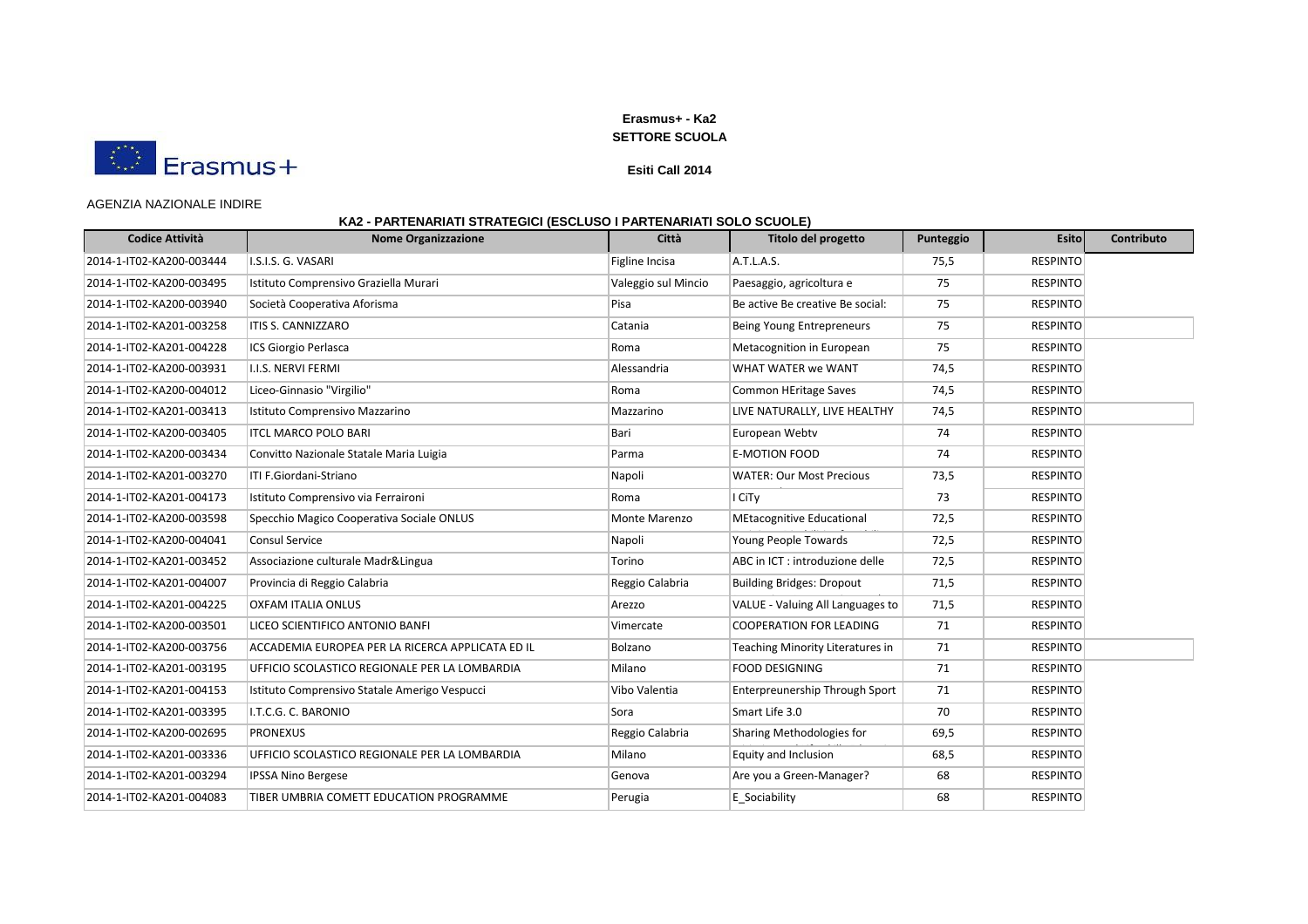

### **Esiti Call 2014**

#### AGENZIA NAZIONALE INDIRE

# **KA2 - PARTENARIATI STRATEGICI (ESCLUSO I PARTENARIATI SOLO SCUOLE)**

| <b>Codice Attività</b>   | <b>Nome Organizzazione</b>                                      | Città               | <b>Titolo del progetto</b>          | Punteggio | <b>Esito</b>    | Contributo |
|--------------------------|-----------------------------------------------------------------|---------------------|-------------------------------------|-----------|-----------------|------------|
| 2014-1-IT02-KA201-004185 | <b>Apply Consulting Srls</b>                                    | Cagliari            | <b>Education Compleinment</b>       | 68        | <b>RESPINTO</b> |            |
| 2014-1-IT02-KA201-004240 | Centro Studi e Formazione Villa Montesca - Società consortile a | Città di Castello   | Cinema as Unit of                   | 68        | <b>RESPINTO</b> |            |
| 2014-1-IT02-KA200-003492 | Istituto Regionale per l'educazione e Studi Cooperativi         | Padova              | Participative pedagogical           | 67        | <b>RESPINTO</b> |            |
| 2014-1-IT02-KA200-003379 | LEADER Comunicare Inteculture                                   | Trieste             | <b>LANGUAGES MEET SPORT</b>         | 66,5      | <b>RESPINTO</b> |            |
| 2014-1-IT02-KA201-003572 | Cooperativa Maria Consolatrice - SCUOLA REGINA MUNDI            | Milano              | An innovative e-school for          | 66,5      | <b>RESPINTO</b> |            |
| 2014-1-IT02-KA200-004089 | Alter Insight                                                   | Padova              | Gender eQuality for a quality       | 66        | <b>RESPINTO</b> |            |
| 2014-1-IT02-KA200-003943 | Associazione Amici dei Boschi onlus                             | Pavia               | The Performance of Nature           | 65        | <b>RESPINTO</b> |            |
| 2014-1-IT02-KA201-004098 | Associazione di Promozione Sociale Futuro Digitale              | Terranova da Sibari | Life and Health                     | 65        | <b>RESPINTO</b> |            |
| 2014-1-IT02-KA200-003936 | Liceo Scientifico Antonio Orsini                                | Ascoli Piceno       | BE FOR NOT DROP OUT                 | 64,5      | <b>RESPINTO</b> |            |
| 2014-1-IT02-KA200-004090 | Consorzio degli Istituti Professionali                          | Sassuolo (MO)       | <b>I BELIEVE IN YOU</b>             | 64,5      | <b>RESPINTO</b> |            |
| 2014-1-IT02-KA201-003430 | Associazione Regionale Cori Pugliesi                            | Villa Castelli - BR | Young Europe sings for Nature       | 63,5      | <b>RESPINTO</b> |            |
| 2014-1-IT02-KA201-004113 | Istituto Magistrale Tommaso Stigliani                           | Matera              | WE SPEAK EUROPE: CULTURE,           | 62,5      | <b>RESPINTO</b> |            |
| 2014-1-IT02-KA200-004033 | Direzione Didattica 3 Circolo Cesena                            | Cesena              | Costruire mondi: la creatività e il | 62        | <b>RESPINTO</b> |            |
| 2014-1-IT02-KA200-003946 | Istituto di Istruzione Superiore "Marignoni-Polo"               | Milano              | Green English Environment           | 58,5      | <b>RESPINTO</b> |            |
| 2014-1-IT02-KA201-003219 | Liceo Ginnasio Statale Luciano Manara                           | Roma                | OUR TOWN IS OPEN TO THE             | 57        | <b>RESPINTO</b> |            |
| 2014-1-IT02-KA201-004235 | I Circolo Didattico San Filippo                                 | Città di Castello   | JOINT EUROPEAN SCHOOL               | 56        | <b>RESPINTO</b> |            |
| 2014-1-IT02-KA200-004209 | Istituto Comprensivo di Gussago                                 | Gussago (BS)        | Growth of European citizen          | 55        | <b>RESPINTO</b> |            |
| 2014-1-IT02-KA200-003404 | Istituto Tecnico Industriale G. Marconi                         | Pontedera (PI)      | Multidisciplinary Industrial        | 48,5      | <b>RESPINTO</b> |            |
| 2014-1-IT02-KA200-004239 | IGS s.r.l.-Impresa Sociale                                      | San Sebastiano al   | <b>Young Company</b>                | 48        | <b>RESPINTO</b> |            |
| 2014-1-IT02-KA201-004130 | Interforma Istituto di Alta Formazione                          | Cagliari            | The theater for the job             | 27        | <b>RESPINTO</b> |            |
| 2014-1-IT02-KA200-003468 | <b>IIS VOLTERRA ELIA</b>                                        | Ancona              | SLD AND DIDACTICS IN THE            |           | <b>RESPINTO</b> |            |
| 2014-1-IT02-KA200-003942 | 1º Istituto Comprensivo di Melilli                              | Melilli (Siracusa)  | <b>Multicultural Education</b>      |           | <b>RESPINTO</b> |            |
| 2014-1-IT02-KA200-004207 | Comune di Sassello                                              | Sassello            | Cittadini Europei di domani:        |           | <b>RESPINTO</b> |            |
| 2014-1-IT02-KA201-003465 | I.S.I.S.S. "G. MARCONI" Vairano Patenora (Caserta)              | Vairano Patenora    | Social Network Addiction among      |           | <b>RESPINTO</b> |            |
| 2014-1-IT02-KA201-003983 | Istituto di Istruzione Superiore G. Soleri-A. Bertoni           | Saluzzo             | Guerra e memoria                    |           | <b>RESPINTO</b> |            |
| 2014-1-IT02-KA201-004038 | Gruppo Coopperativo CGM                                         | Milano              | Social innovation social            |           | <b>RESPINTO</b> |            |

Enterprise \_smart EDucation